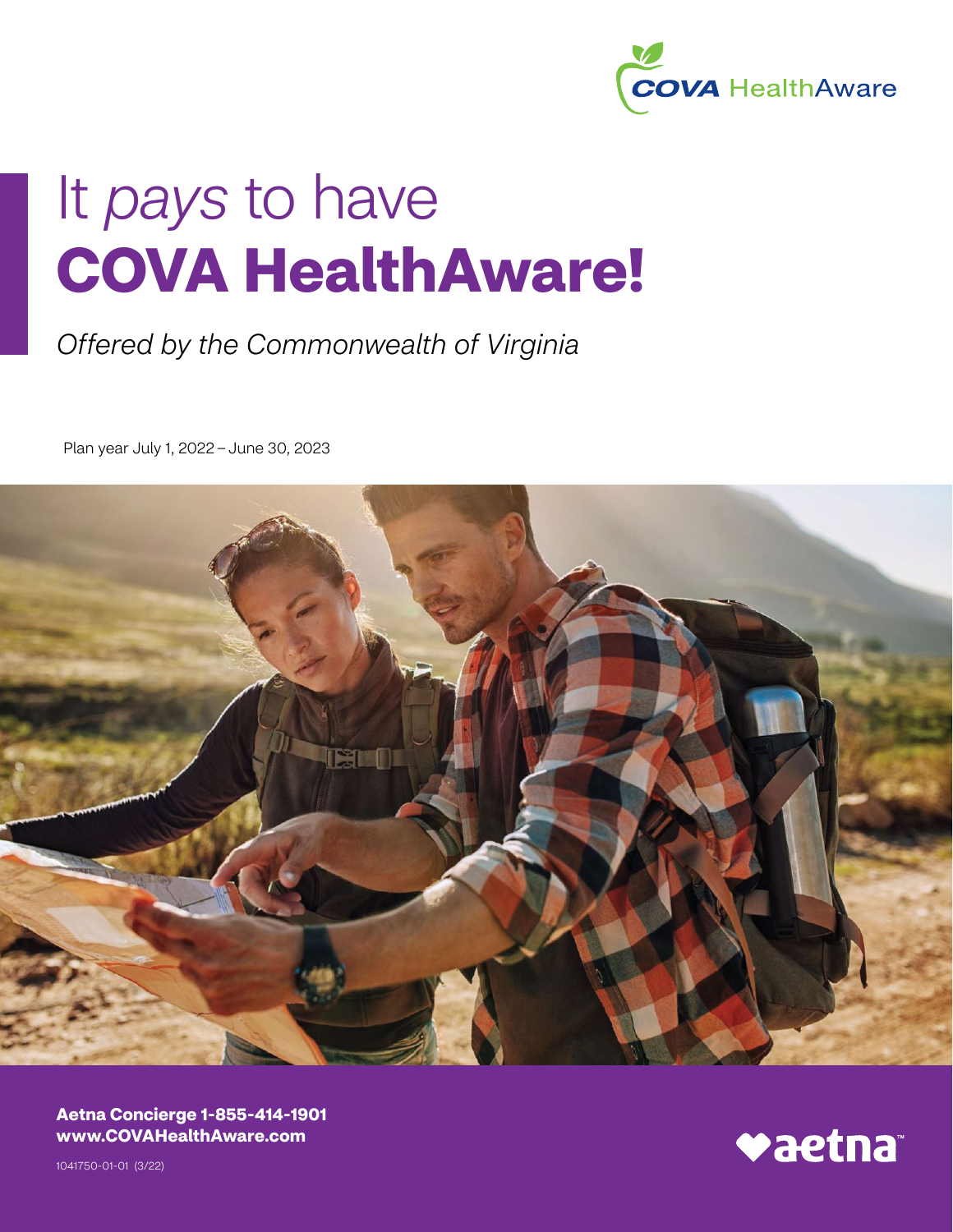## **SEE HOW**  It *pays* to have COVA HealthAware



Monthly premiums as low as **\$0** when you earn a Premium Reward by completing a health assessment



**Nearly 20%** of members rolled over **ALL** of their HRA funds last plan year



A large national network with over **20,000** providers and **750** facilities in Virginia



A **\$600 or \$1200** *(with eligible spouse)* initial contribution to your HRA from the Commonwealth at the beginning of each plan year



**Over 50%** of members had **ALL** of their eligible health care expenses paid by their HRA last plan year and had funds left to roll over



**Certain free medications and supplies** for members participating in the Aetna diabetes, hypertension, and asthma/COPD programs



Earn up to an additional **\$150 or \$300** *(with eligible spouse)* in "Do Right" incentives to your HRA throughout each plan year



Cash rewards when you shop for better value health care services at certain facilities



**No cost** virtual healthcare visits through Teladoc **24/7/365**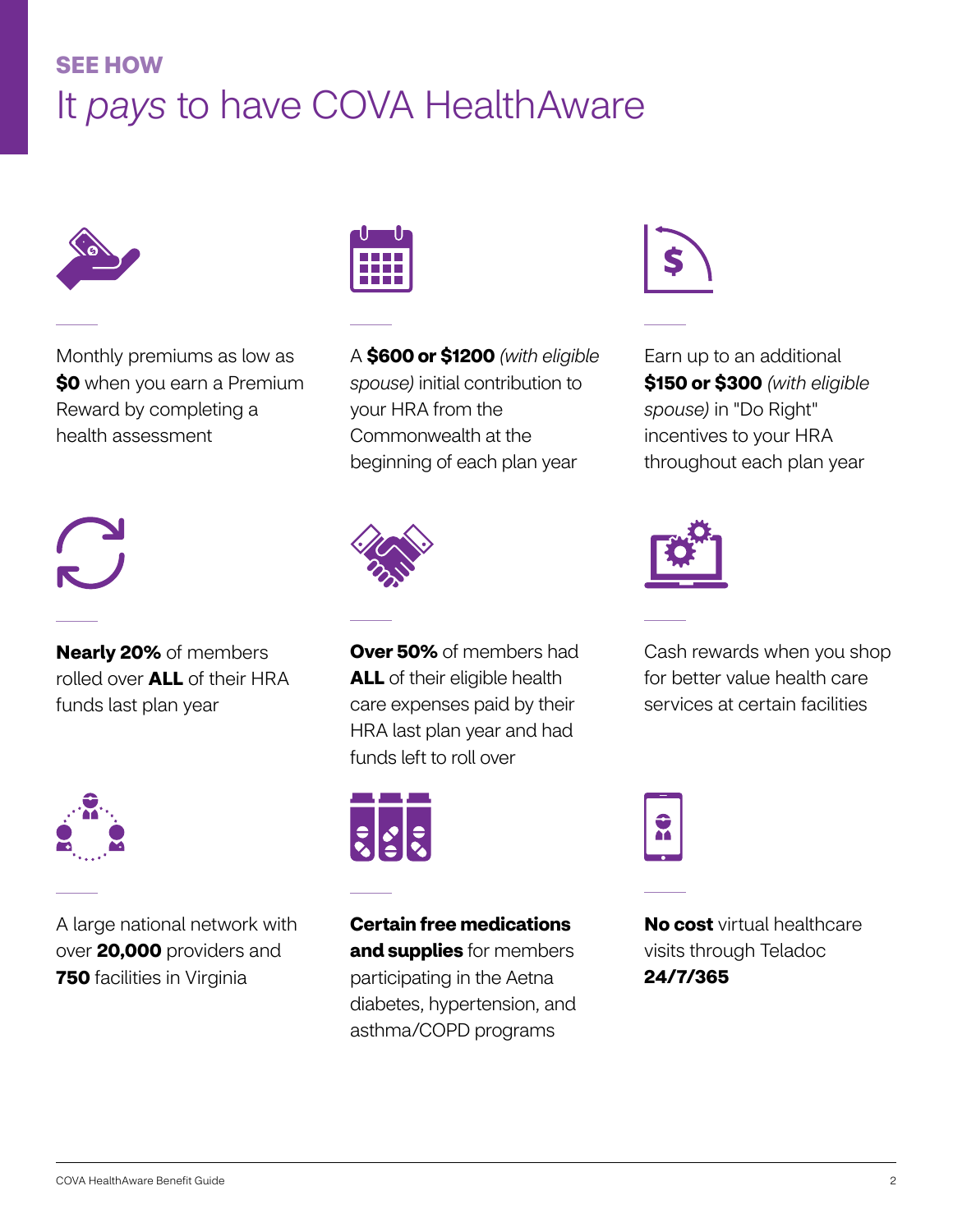## **SEE HOW** COVA HealthAware can work for you!

### GO TO **WWW.COVAHEALTHAWARE.COM**

You'll learn all about COVA HealthAware, how the HRA works, and see how the plan is a great option for different types of members.

The COVA HealthAware benefit plan includes a Health Reimbursement Arrangement (HRA) with incentive opportunities to reward you for healthy activities you may already be doing. The HRA is designed to give you more control over your health benefit dollars and help pay your eligible out-of-pocket expenses.

### **The COVA HealthAware plan includes:**

- Medical, behavioral health, vision, hearing and EAP benefits administered by Aetna
- Prescription drug benefits through Anthem Pharmacy delivered by IngenioRx
- Dental benefits administered by Delta Dental
- Coverage for in-network preventive care at 100 percent
- Annual contribution to your HRA with opportunities to earn additional funds by completing incentives called "Do Rights" • Medical, behavioral health, benefits administered by Ae<br>• Prescription drug benefits th<br>Pharmacy delivered by Inge<br>• Dental benefits administerec<br>• Coverage for in-network pre<br>100 percent<br>• Annual contribution to your  $\d$
- Coverage for in-network benefits through a large national network
- Coverage for out-of-network benefits *(higher coinsurance, additional deductible and out-ofpocket maximum apply)*
- No cost general medical consultations with Teladoc 24/7/365
- A single medical, behavioral health and pharmacy deductible which all counts toward your out-of-pocket maximum
- Informed Rewards program that provides cash incentives when you shop for and select better value health care services at certain facilities
- Convenient member tools to help you monitor your health and your plan



### It pays to have COVA HealthAware!

notered by Aetna, this plan includes a Health Reimbursement Anangement (HRA), which is designed to give you more control over your health benefit dollars and help pay your out-of-pocket expenses.

Making it easier to manage your health and your health care costs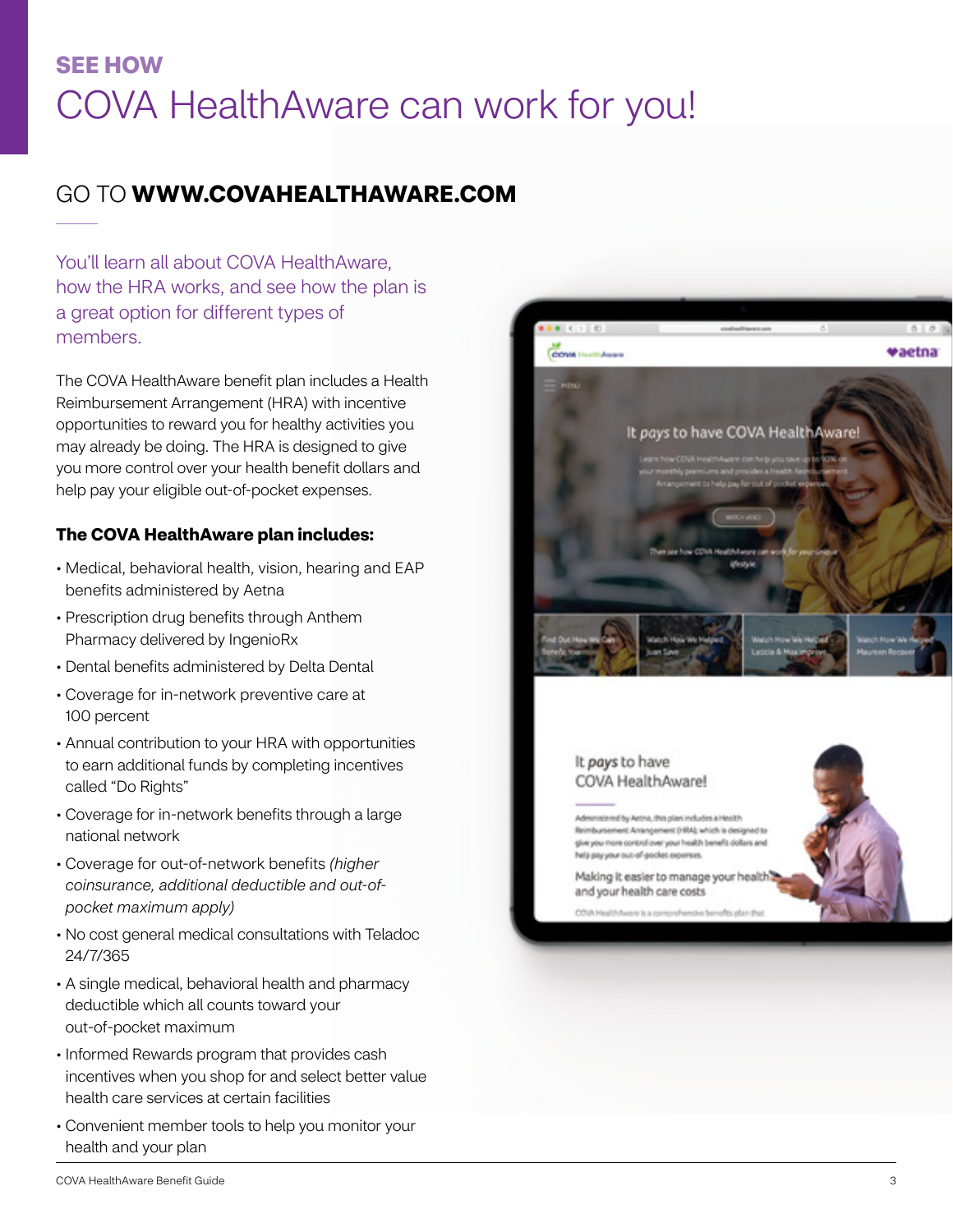## **UNDERSTANDING YOUR** Health Reimbursement Arrangement (HRA)

The HRA is a health fund to help you pay for eligible out-of-pocket medical, behavioral health and pharmacy expenses.

Your COVA HealthAware plan includes an account called a health reimbursement arrangement (HRA). Each plan year, your HRA is funded to help you pay your out-of-pocket medical costs, like your annual deductible, for covered services.

Funds used from your HRA also count towards your annual deductible! If the money in your HRA is depleted before you reach your deductible, you'll be responsible for meeting the remainder of your deductible before plan coverage kicks in.

### **HERE'S HOW YOUR HRA IS FUNDED**

### **Annual contribution**

- At the beginning of the plan year you receive your annual HRA contribution — Effective July 1, 2022:
- Employee/retiree only \$600
- Employee/retiree + spouse \$1,200

If you enroll after the plan year begins, the contribution to your HRA will be prorated. Contact your Benefits Administrator or visit **www.COVAHealthAware.com**  for more information.

### **Incentives**

- You can earn additional HRA contributions during the plan year by completing certain actions to improve your health. Each of these "Do Rights" will get you an additional \$50 *(up to \$150 total)* and up to an additional \$150 for an enrolled spouse. They include:
- Annual preventive wellness exam
- Annual flu shot
- Physical activity tracker
- Preventive dental visit
- Digital coaching
- Annual routine vision exam
- There are additional incentive opportunities for members who are engaged in the Aetna Maternity Program and Pre-Bariatric Surgery Education Program.
- It's just that easy HRA incentives are funded the month following the reporting of your completed "Do Rights". You can track your completed "Do Rights" through your Aetna member website.

### **HERE'S HOW THOSE FUNDS ARE USED**

- When you incur eligible medical, behavioral health and pharmacy out-of-pocket expenses, they'll be paid automatically from your HRA. These expenses will continue to be paid from your HRA as long as there is money in the account.
- Although there is no additional HRA contribution for covered children, your HRA can be used to pay expenses for any family member on the plan.
- If you spend all the funds in your HRA, you're responsible for paying your part of any covered expenses until you've met the remainder of your annual deductible. *(See information on deductible limits in the next section.)*
- If you have money remaining in your HRA at the end of the plan year, it'll roll over into the following plan year as long as you stay in the plan. And there is no limit on the amount of funds that can roll over from year to year, so it can really add up!

### It's easy to keep track of your HRA dollars with tools you can access 24/7 through your Aetna member website and your Aetna Health app.

Thinking about opening a Flexible Spending Account along with your COVA HealthAware HRA? Keep in mind as you calculate your FSA contributions, the HRA will pay first for eligible medical and pharmacy expenses. Your FSA can be used right away for other health care expenses, like dental and vision, as well as medical, pharmacy and behavioral health expenses if you exhaust your HRA.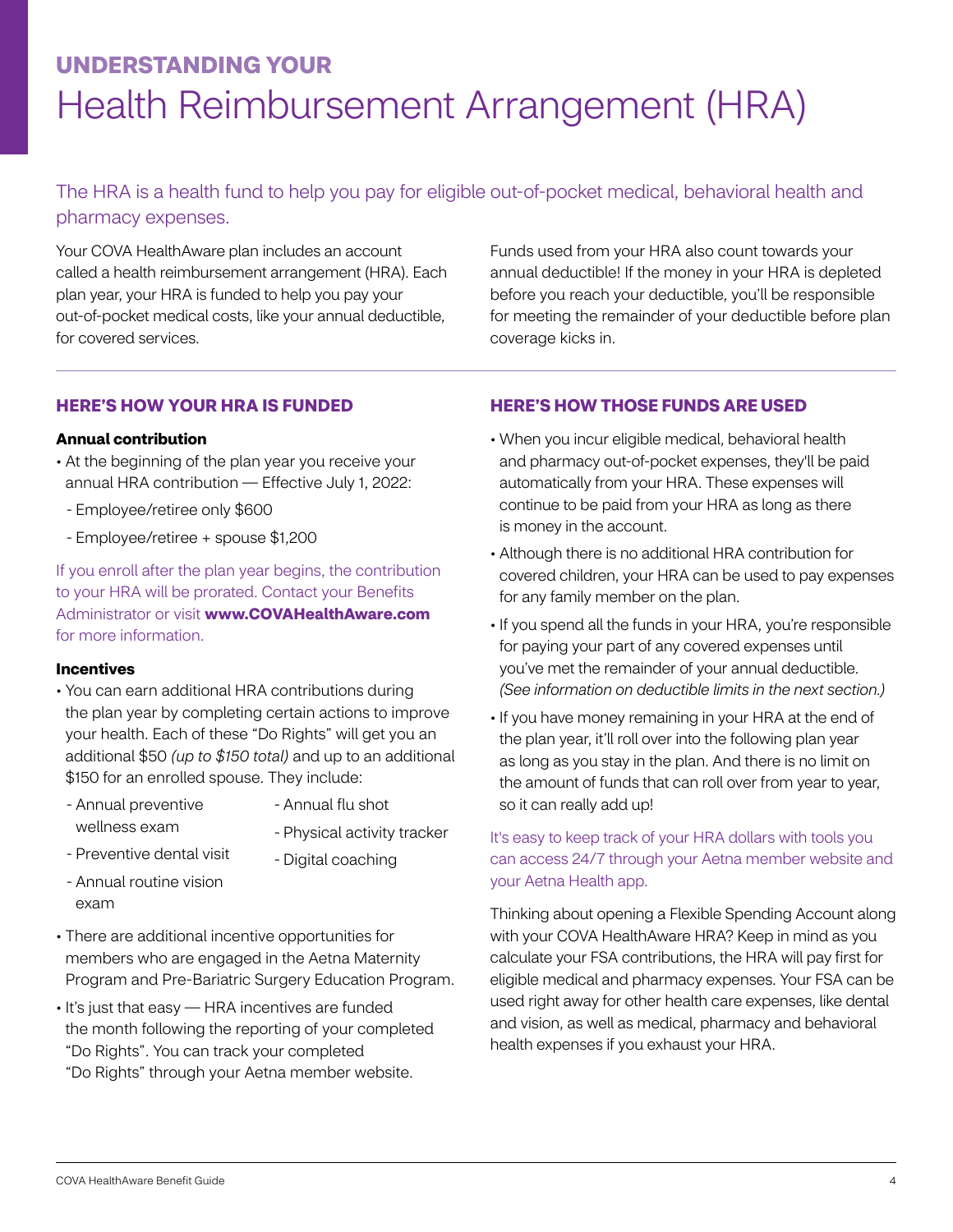## **ABOUT YOUR** Benefits with COVA HealthAware

### **PREVENTIVE CARE BENEFITS**

COVA HealthAware is designed to help you and your family maintain good health! The plan pays 100 percent for eligible in-network preventive care — you pay nothing. These services include things like:

- Routine physicals
- Well-child exams and immunizations
- Gynecological exams and mammograms
- Cancer screenings

### When you use in-network providers, your preventive care is **covered at 100 percent with no cost to you.**

For a full list of eligible preventive care benefits, register for your secure member website after enrollment, or contact the Aetna Concierge. If you use out-of-network providers for preventive care, it'll be treated like any other out-of-network medical service — meaning the charges will be subject to your out-of-network deductible, and will be covered at 60 percent *(plus you may be balance billed)*.

### **ANNUAL DEDUCTIBLE**

The deductible is the amount you pay out of your own pocket for your expenses before the health plan begins to pay benefits. Eligible medical, behavioral health and pharmacy expenses all count toward your annual deductible.

### **Annual deductibles**

- One person: \$1,500 in-network/\$3,000 out-of-network
- Two or more persons: \$3,000 in-network/\$6,000 out-of-network

As you can see, your deductible for in-network care is much lower. In addition, when you use in-network providers, your expenses are typically less because you get the benefit of Aetna's negotiated rates, and coinsurance will be lower.

Do the math — when you and your enrolled spouse complete three or more "Do Rights" per plan year in addition to your annual HRA contribution, **that covers half of your annual deductible!** 

### **PLAN COVERAGE**

Once you meet your annual deductible, your COVA HealthAware plan pays:

- 80 percent of your remaining eligible expenses *(you pay 20% coinsurance)* for in-network care
- 60 percent of your remaining eligible expenses *(you pay 40% coinsurance)* for out-of-network care
- You will be subject to paying any amount over the allowable charge when using out-of-network providers

Remember, over time, if you roll over HRA dollars from year to year, you may have enough HRA funds to pay your coinsurance.

### **A SINGLE OUT‑OF‑POCKET MAXIMUM**

There is a limit on how much you have to pay each plan year out of your own pocket for eligible medical, behavioral health and pharmacy expenses. Once you reach this limit, COVA HealthAware will pay for all remaining covered expenses at 100 percent of the allowable charge for the rest of the plan year.

The out-of-pocket limit includes the annual deductible, even if it is paid by your HRA. The most you'll have to pay out-of-pocket in any plan year is:

- One person: \$3,000 in-network/\$6,000 out-of-network
- Two or more persons: \$6,000 in-network/\$12,000 out-of-network

If your family members enroll in the plan, each person is responsible for no more than the one person limit towards the annual deductible and out-of-pocket maximum. This protects you from significant out-of-pocket expenses for any one family member.

### **AETNA INFORMED REWARDS**

Aetna Informed Rewards is an easy-to-use price transparency program that rewards you for making informed, cost-conscious decisions. You can earn a cash reward by shopping for and selecting better value health care services and labs through your Aetna member website.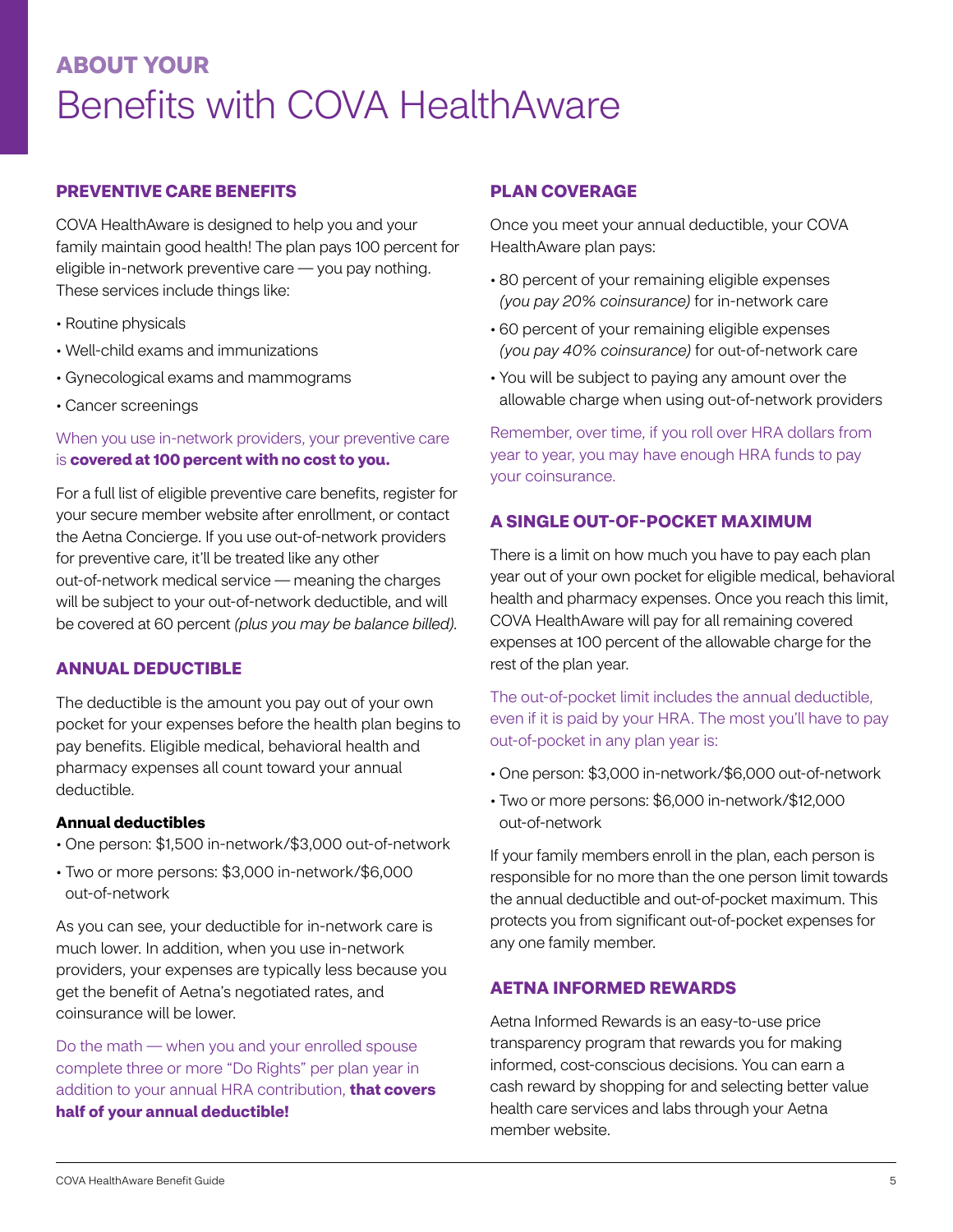## **YOUR ADDITIONAL** Benefits with COVA HealthAware

### $\frac{1}{2}$ **PHARMACY BENEFITS**

Your COVA HealthAware plan also includes prescription drug benefits administered by Anthem Pharmacy delivered by IngenioRx. This coverage is integrated with your health plan, and the money in your HRA can be used towards your pharmacy out-of-pocket expenses. And, just like medical expenses, once the funds in your HRA are spent, you're responsible for paying your pharmacy expenses until you reach your annual deductible. Once you meet your deductible, COVA HealthAware covers both approved retail and mail-order prescriptions, like this:

### **Retail pharmacy and mail order**

### **In-network**

Up to 90-day supply 80 percent of allowable costs *(you pay 20% coinsurance)* 

### **Out-of-network**

Up to 90-day supply 60 percent of allowable costs *(you pay 40% coinsurance)* 



### **DENTAL BENEFITS**

Your COVA HealthAware plan includes diagnostic and preventive dental coverage administered by Delta Dental, covered at 100 percent, when using an in-network dentist. Remember, if you use an out-of-network dentist:

- You may pay more for your dental care, as the dentist may bill you for the difference between billed and allowable charges
- You may have to file a claim form

If you want more dental coverage, you can buy an **Expanded Dental option** administered by Delta Dental.

This buy-up option provides coverage for primary and major services, including fillings, crowns and even orthodontia. The amount of coverage provided varies by service.



### **VISION BENEFITS**

Your plan includes coverage for an annual routine eye exam, covered at 100 percent when using an in-network provider. You are also eligible to buy optional vision coverage administered by Aetna if you purchase the Expanded Vision option. The vision buy-up option includes an annual allowance toward the purchase of eyeglasses or contact lenses. And you get access to discounts on other vision services, including non-covered eyeglasses, accessories, LASIK eye surgery and more.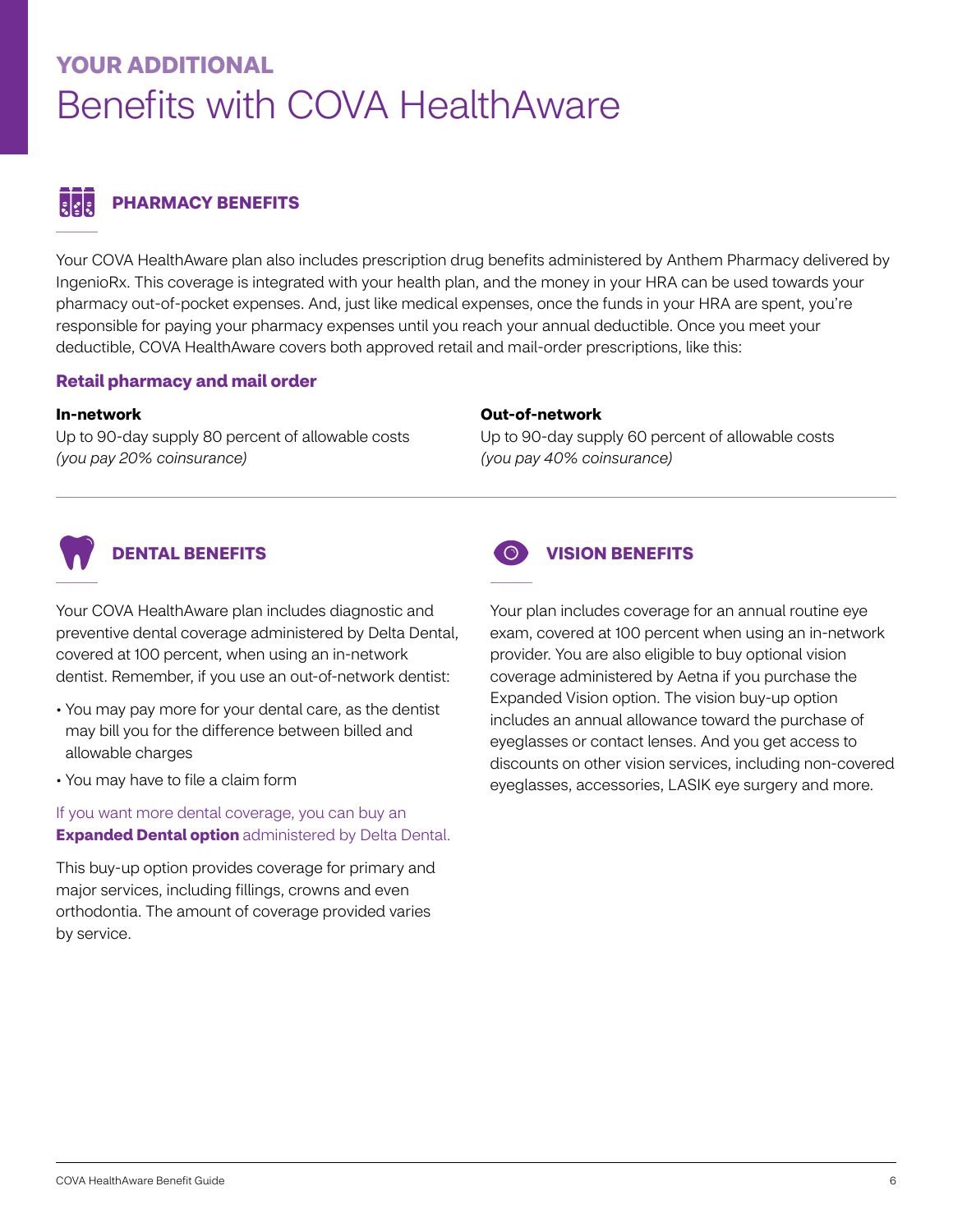

### **BEHAVIORAL HEALTH BENEFITS**

COVA HealthAware also includes behavioral health benefits. The plan gives you access to support and treatment for behavioral conditions, covered at the same level as your medical benefits.

![](_page_6_Picture_3.jpeg)

COVA HealthAware has you covered for domestic and international travel! Aetna provides a large national network of participating providers throughout the U.S. If you travel abroad, your plan provides coverage at the in-network benefit level, although you should be prepared to pay for services out-of-pocket and submit a manual claim reimbursement request.

### **EMPLOYEE ASSISTANCE PROGRAM (EAP)**

The COVA HealthAware EAP offers short-term counseling on all aspects of life for up to 4 visits per incident per plan year at no cost to you.

Confidential assistance is available 24 hours a day, 7 days a week for concerns including:

- Depression
- Work/family stress
- Substance abuse
- Child/elder care issues

The EAP also can assist you with financial guidance, debt and budgeting assistance, and retirement planning.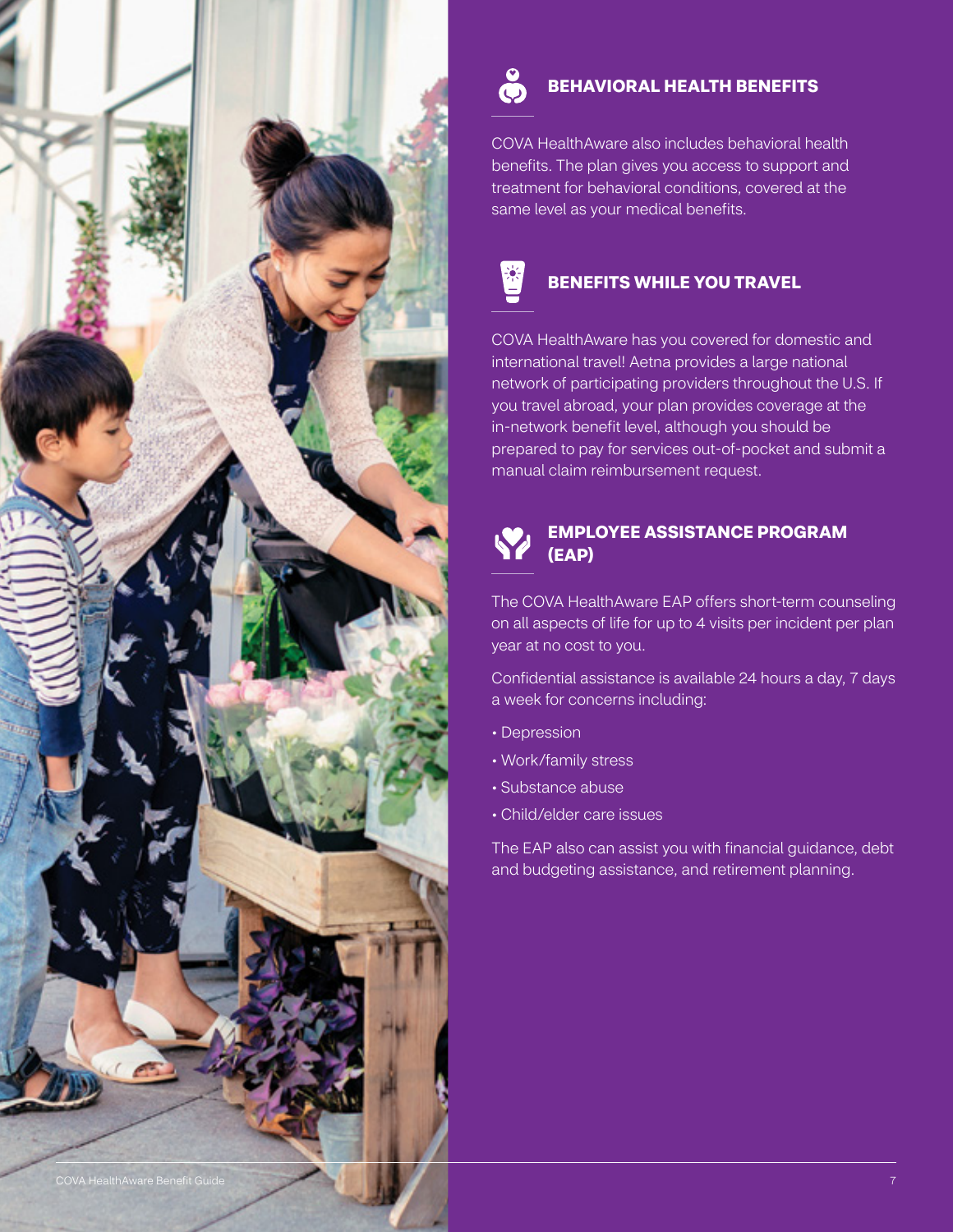## **AETNA IS HERE**  To help you along your health journey!

Our health and well-being program looks at the whole you — with health action plans and tips tailor-made just for you.

### **We'll help you achieve your health ambitions with:**

![](_page_7_Picture_3.jpeg)

### **HEALTH ASSESSMENT**

**Once you enroll and register for your member** 

**website**, you'll want to complete your health assessment and get a detailed report of your results. You can download it, share it with your doctor and update it at any time. It'll also help you decide which health goals to focus on first. And by completing your health assessment, you'll be eligible to receive a premium reward from the Commonwealth!

*Complete your health assessment at aetna.com or through the Aetna Health app.* 

## **CARE ADVOCATE TEAM**

**Facing a more challenging health concern or recent hospitalization?** You'll work with one person who gets to know your care needs best, an advocate backed by a clinical support team to help you navigate the twists and turns within the health system.

![](_page_7_Picture_10.jpeg)

### **AETNA MATERNITY MANAGEMENT**

**It's a special time in your life, and you deserve plenty of support**. The Aetna Maternity Program is here to give you that support, and to help you have a successful pregnancy. By enrolling in the program within the first 16 weeks of pregnancy, you'll be eligible to receive a \$300 incentive contribution to your HRA upon program completion.

![](_page_7_Picture_13.jpeg)

### **From lifestyle conditions to chronic conditions**

— we provide personalized support to help you meet your health goals. And with three kinds of health coaching, you can get it the way you want it. Choose from one-on-one phone coaching, group coaching webinars or self-directed digital coaching. For our members managing hypertension, diabetes, and asthma/COPD, by participating in coaching and meeting program requirements, you can receive your generic and preferred brand medications and diabetic supplies at no cost.

![](_page_7_Picture_16.jpeg)

### **BARIATRIC SURGERY EDUCATION**

**Thinking about bariatric surgery?** We can provide support to help ensure your success. Before you have surgery, there is a required 12-month education program that offers the guidance and support you need to make real and lasting changes in your life. Prior authorization for the surgery is required by your health plan. If you complete the program and your surgery is approved, you'll be eligible to receive an incentive contribution to your HRA once you complete surgery — \$300 for inpatient surgery and \$125 for outpatient surgery.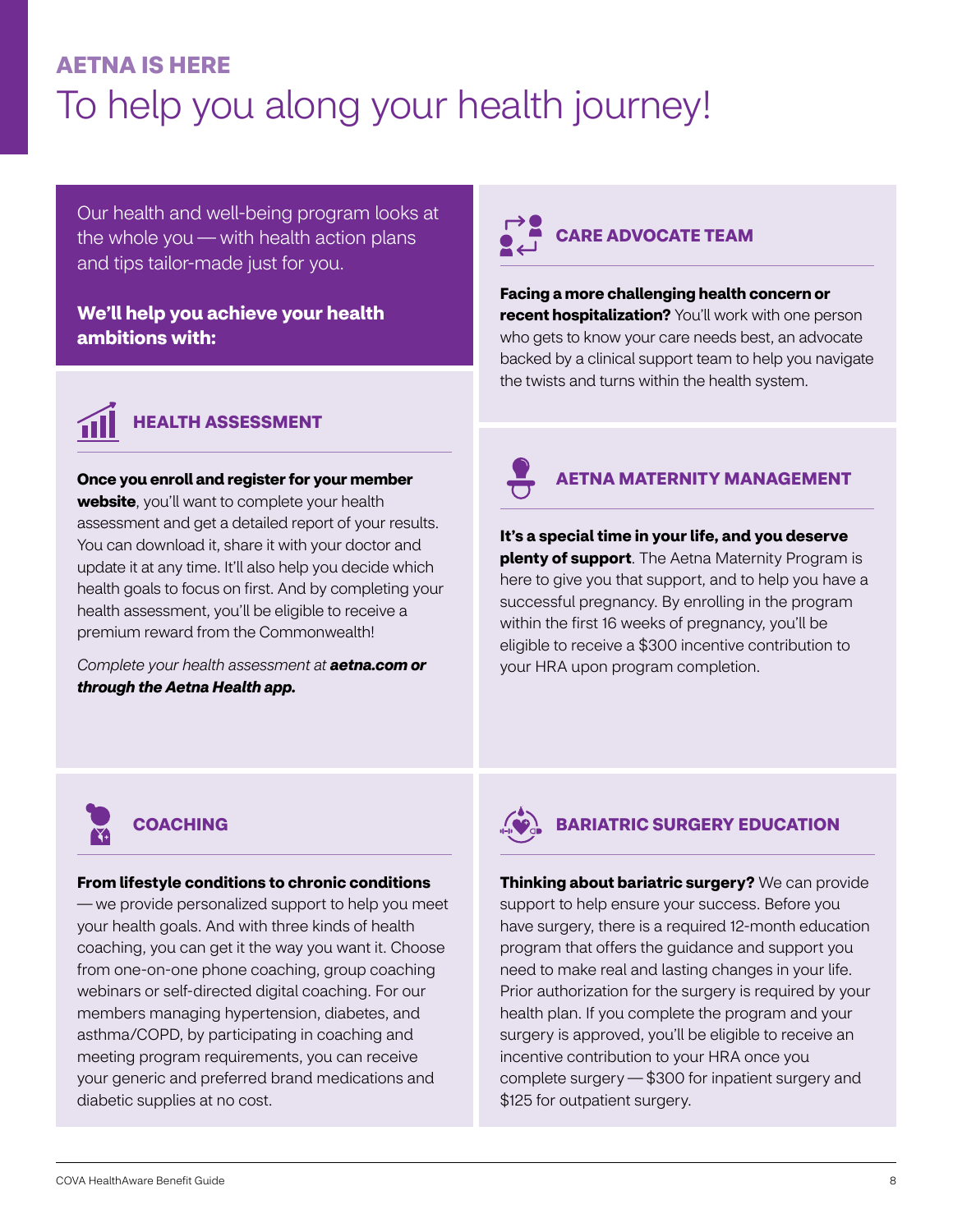## **DISCOVER YOUR**  COVA HealthAware programs and resources

### **AETNA MEMBER WEBSITE**

COVA HealthAware makes managing your health and your health expenses easy with your secure member website. Once enrolled in COVA HealthAware, this site gives you 24/7 access to all of your plan information. You can:

- Find an in-network doctor or facility
- View your ID card
- Check on the status of a claim
- Look up your benefits
- Complete your health assessment
- Track your health care costs, including what's left on your deductible or other out-of-pocket limits
- Look up your HRA balance and track incentives
- Shop through Informed Rewards and get cost estimates for tests and procedures
- Get help understanding your particular medical condition and treatment options available to you

You can access your member website from **aetna.com**  and **www.COVAHealthAware.com**, then click "Register". Be sure to use your member ID number from your ID card to log in.

### **AETNA HEALTH APP**

Welcome to a simple and easy way to manage your health care plan! Use the Aetna Health app on your smart phone for 24/7 access to your secure member information. You can pull up your ID card, search the provider directory,

estimate health care costs, and engage in your wellness programs.

### **INFORMED HEALTH LINE**

Provides you and your family 24/7 telephone and email access to registered nurses to help avoid unnecessary visits to the ER or doctor's office. You can also get information on health topics, help understanding health issues, and referrals to other helpful programs.

Contact the Aetna Concierge line or send an email through Aetna secure member website to reach a registered nurse.

### **TELADOC®** — TALK TO A DOCTOR ANYTIME, ANYWHERE AND SAVE MONEY!

Teladoc provides you and your enrolled family members with 24/7 access to U.S. board-certified doctors and pediatricians by phone, video and mobile app **at no cost!**  Teladoc doctors can diagnose, recommend treatment and even write prescriptions, if medically necessary.

Visit **[teladoc.com/aetna](http://teladoc.com/aetna)** or call **1-855-Teladoc** to learn more, set up an account or request a consultation.

### **AETNA DISCOUNT PROGRAM**

Save money on your health and wellness! As an Aetna member, you'll have access to discounts on things like gym memberships, weight-loss programs, eyeglasses, massage therapy and more! There are no claims forms or limits to how much you can save. And your family members may be able to save, too!

### **AETNA CONCIERGE LINE**

**1-855-414-1901** 

### **AETNA EAP RESOURCES FOR LIVING**

**www.mylifevalues.com | 1-888-238-6232**  Username and Password: COVA

### **COMMONWEALTH OF VIRGINIA DHRM**

**www.dhrm.virginia.gov | 1-888-642-4414** 

### **ALEX** — YOUR INTERACTIVE BENEFITS **COUNSELOR**

**www.myalex.com/cova/2022** 

### **ANTHEM PHARMACY** DELIVERED BY INGENIORX

**www.anthem.com/cova | 1-833-267-3108** 

### **DELTA DENTAL**

**www.deltadentalva.com | 1-888-335-8296**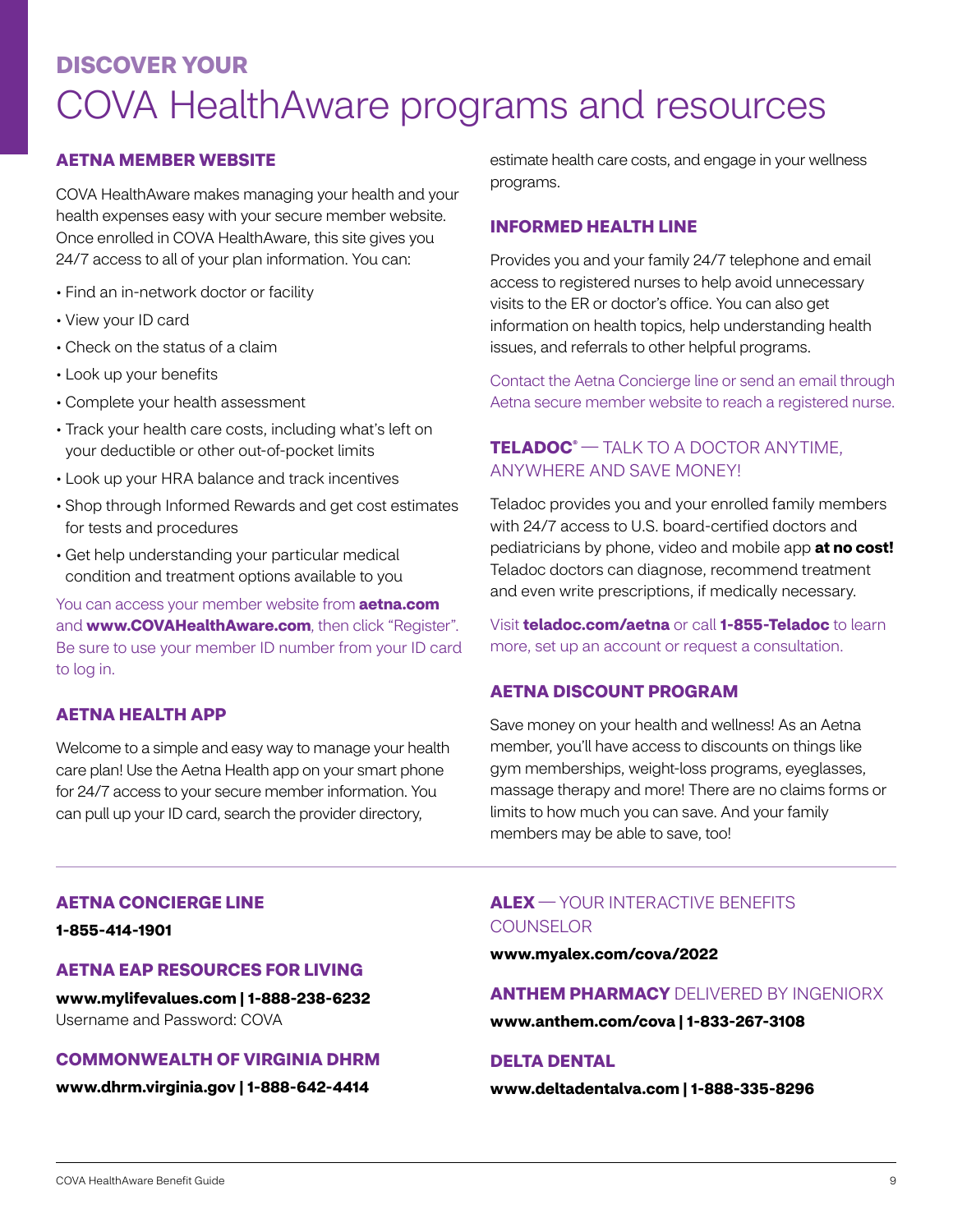## **GET MOST OF YOUR**  COVA HealthAware Benefits At-a-Glance

| <b>HEALTH REIMBURSEMENT ARRANGEMENT (HRA)</b> | <b>PLAN-YEAR FUNDING</b>                                                                                          |
|-----------------------------------------------|-------------------------------------------------------------------------------------------------------------------|
| <b>Employee/retiree only</b>                  | \$600                                                                                                             |
| <b>Employee/retiree + spouse</b>              | \$1,200                                                                                                           |
| <b>Optional "Do Right" activities</b>         | \$50 per "Do Right" activity up to<br>\$150 per employee/retiree and up to<br>\$300 per employee/retiree + spouse |

The HRA is used to pay out-of-pocket costs for covered medical, behavioral health, and pharmacy expenses, **which count towards the annual deductible and out-of-pocket limit!** 

| <b>IN-NETWORK BENEFITS</b>                                         | <b>COVA HEALTHAWARE YOU PAY</b> |
|--------------------------------------------------------------------|---------------------------------|
| <b>Deductible — per plan year</b> (includes pharmacy expenses)     |                                 |
| One person                                                         | \$1,500                         |
| Two or more persons                                                | \$3,000                         |
| Out-of-pocket expense limit - per plan year (includes deductible)  |                                 |
| One person                                                         | \$3,000                         |
| Two or more persons                                                | \$6,000                         |
| <b>Wellness &amp; preventive services</b>                          | \$0                             |
| <b>Doctor's visits</b>                                             |                                 |
| Teladoc                                                            | \$0                             |
| Primary care physician                                             | 20% after deductible            |
| Specialist                                                         | 20% after deductible            |
| <b>Hospital services</b>                                           |                                 |
| Inpatient                                                          | 20% after deductible            |
| Outpatient                                                         | 20% after deductible            |
| <b>Ambulance travel</b>                                            | 20% after deductible            |
| <b>Emergency room visits</b>                                       | 20% after deductible            |
| Outpatient diagnostic, x-rays, lab tests and shots                 | 20% after deductible            |
| <b>Infusion services</b><br>(includes IV or injected chemotherapy) | 20% after deductible            |
| <b>Outpatient therapy visits</b>                                   |                                 |
| Occupational, physical and speech therapy                          | 20% after deductible            |
| Chiropractic (30 visit plan year limit per member)                 | 20% after deductible            |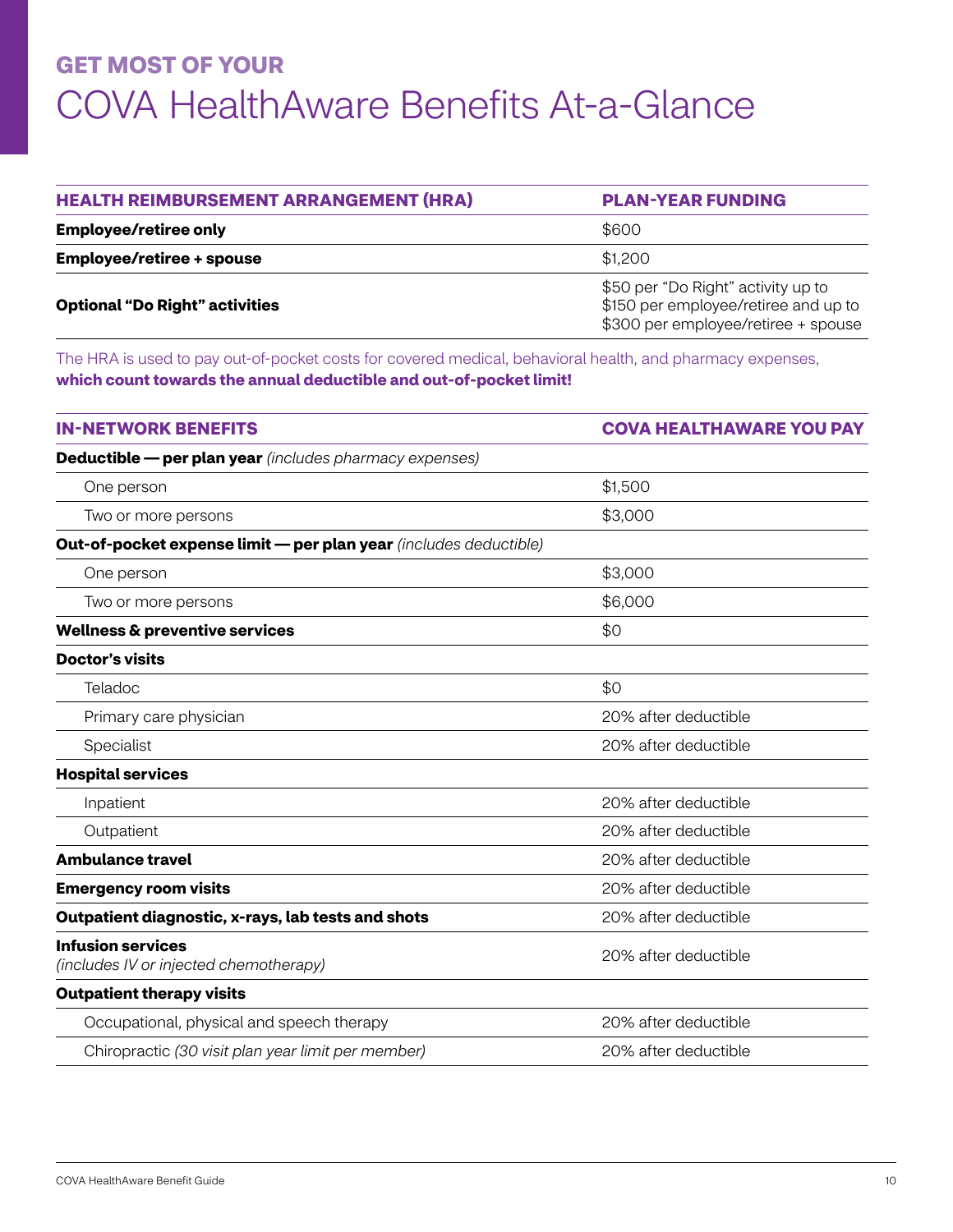| <b>IN-NETWORK BENEFITS (continued)</b>                                                  | <b>COVA HEALTHAWARE YOU PAY</b> |
|-----------------------------------------------------------------------------------------|---------------------------------|
| <b>Applied behavior analysis (ABA)</b><br>for autism spectrum disorder                  | 20% after deductible            |
| <b>Behavioral health visits</b>                                                         | 20% after deductible            |
| <b>Employee Assistance Program (EAP)</b><br>(up to 4 visits per incident per plan year) | \$0                             |
| <b>Prescription drugs</b> (administered by Anthem Pharmacy delivered by IngenioRx)      |                                 |
| Retail pharmacy<br>(up to 90-day supply)                                                | 20% after deductible            |
| Home delivery pharmacy via mail service<br>(up to 90-day supply)                        | 20% after deductible            |
| <b>Dental services</b> (administered by Delta Dental)<br>Diagnostic and preventive      | \$0                             |
| <b>Annual routine vision exam</b>                                                       | \$0                             |
| Annual routine hearing exam                                                             | \$0                             |

### **OUT‑OF‑NETWORK BENEFITS**

Deductible (per plan year): \$3,000 one person/\$6,000 two or more persons Out-of-pocket maximum (per plan year): \$6,000 one person/\$12,000 two or more persons 40% coinsurance after deductible. Provider may balance bill for amount above allowable charge

| <b>OPTIONAL BENEFITS</b> (offered for an additional premium)              | <b>COVA HEALTHAWARE YOU PAY</b> |
|---------------------------------------------------------------------------|---------------------------------|
| <b>Expanded Dental</b> (administered by Delta Dental)                     |                                 |
| Plan year maximum benefit — per member                                    | \$2,000                         |
| Plan year deductible                                                      | \$50/\$100/\$150                |
| <b>Primary</b> (fillings, extractions, root canals)                       | 20% after deductible            |
| <b>Complex restorative</b> (inlays, onlays, crowns, dentures, bridgework) | 50% after deductible            |
| <b>Orthodontic</b>                                                        | 50% no deductible               |
| Lifetime maximum benefit for orthodontia                                  | \$2,000                         |
| <b>Expanded Vision</b>                                                    |                                 |
| Routine eye exam (included in health plan once every plan year)           | \$0                             |
| Eyeglass frames (once every plan year)                                    | 80% after plan pays \$100       |
| <b>Lenses</b> (once every plan year)                                      |                                 |
| Eyeglass lenses (standard plastic; single, bifocal or trifocal)           | \$20                            |
| Conventional contact lenses (in lieu of eyeglass lenses)                  | 85% after plan pays \$100       |
| Disposable contact lenses (in lieu of eyeglass lenses)                    | Balance after plan pays \$100   |
| Non-elective contact lenses (covered when eyeglasses are not an option)   | Balance after plan pays \$250   |

This is intended as a summary only and not a full description of benefits. For more detail on coverage and benefits, contact the Aetna Concierge line at **1-855-414-1901** or visit **www.COVAHealthAware.com**.